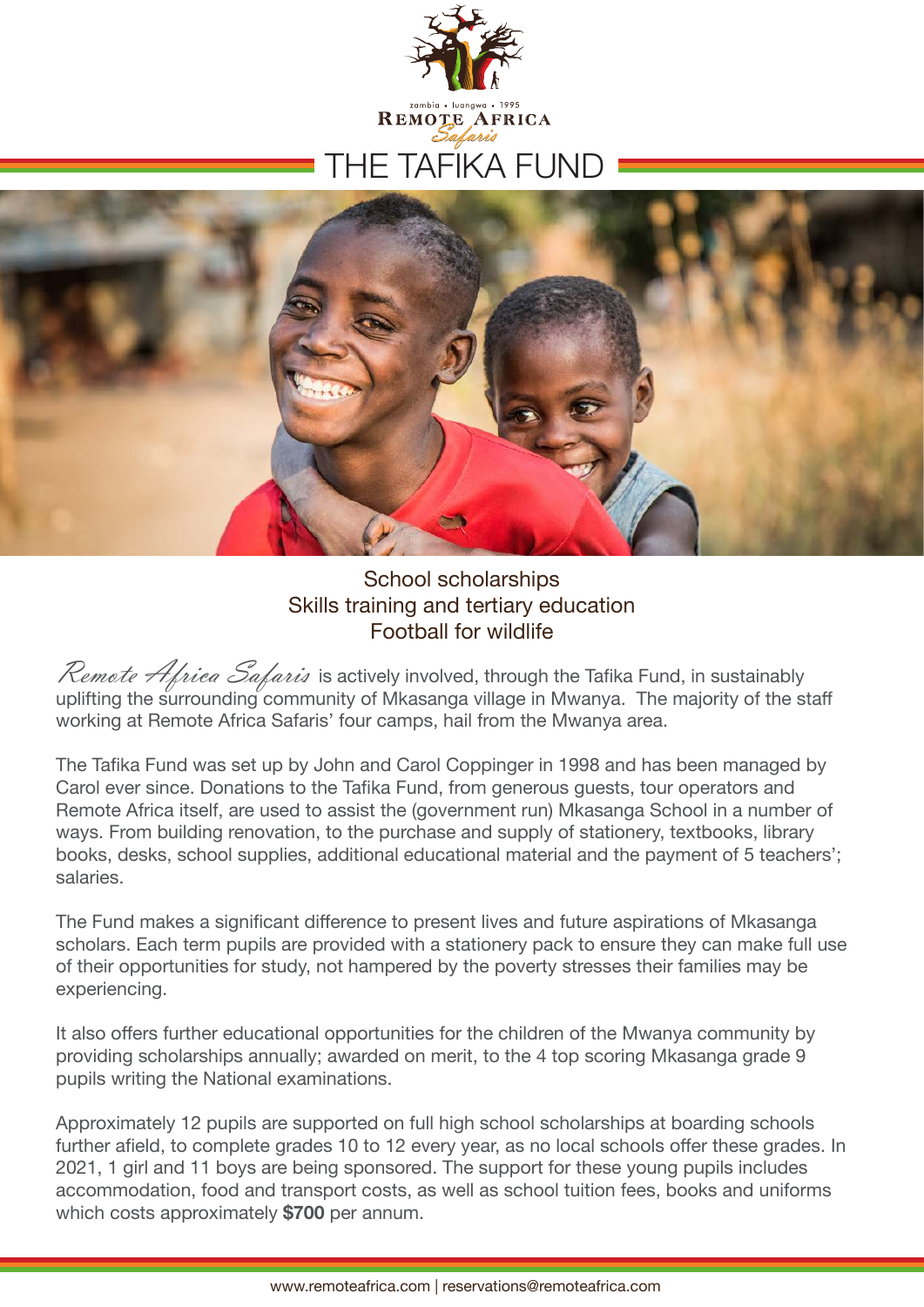# THE TAFIKA FUND

The Tafika Fund also built an outpatient clinic in Mkasanga which officially opened its doors in 2006, and acts as a first aid centre for the 2000+ residents of Mkasanga. There are long term plans to extend the clinic to include an inpatient and maternity wing. A government medical officer oversees the clinic and tends to patients while the fund pays a monthly wage for an assistant to the officer. Periodically medical supplies may be donated to supplement the clinic provisions.



### Skills training

Inevitably, the desire for tertiary education for our successful school leavers, found the Tafika Fund extending its support to aspiring students. The Tafika Fund now offers further sponsorship for skills training and college students every year.

In 2021, 8 students are being supported: 7 men and 1 young woman. Education, nursing and medical officer training seem to be the most popular choices currently, with a further 3 students at university completing 3 to 4 year degrees.

Once the Fund takes on a student, they are supported throughout their studies, provided their grades remain acceptable. This long-term commitment puts huge strain on the Fund and limits the number of students that can be included in the program.

The Tafika Fund has supported several students through long-term degrees over the years, including a student of medicine at Unza,Mr Swedy Nkhoma, who completed his degree in 2017. Watching various life options become available to our youth is a great reward for the efforts and ongoing support of the Tafika Fund.

Remote Africa Safaris is a tourism operation sharing the gems of the Zambian photographic safari world with guests from all over the world. A donation of \$5 from every bed-night is made to The Tafika Fund and a further \$5 per bed-night is donated to North and South Luangwa National Park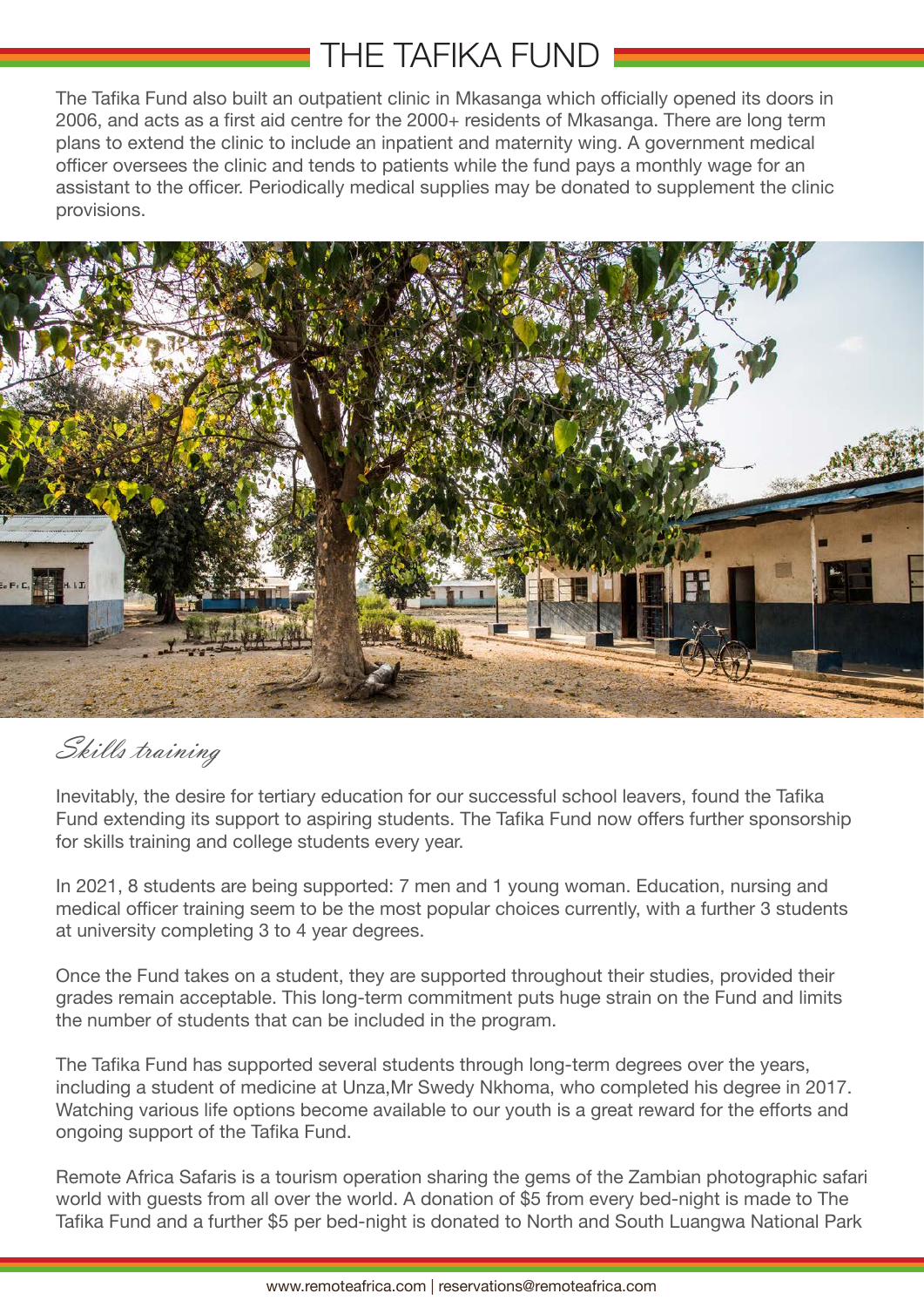### THE TAFIKA FUND

conservation programs. Guest donations and sponsorships add to the funds, which are inevitably topped up by Remote Africa to balance the books at the year end.

Generous guests visiting Tafika, and the other Remote Africa Camps, may often be seen dragging a second heavy bag into camp filled with footballs, school supplies, football boots, whistles and retired phones and computers for our students. The delight these gifts bring to our villagers and students make the overloaded journey through international airports to reach Zambia well worth it. Funding a skills/university student costs approximately **\$2500** per annum.

Rome was not built in a day, but changing and uplifting one life at a time makes the world glow brighter.



Football for Wildlife

Inspired by David Back who, together with his wife Karen, worked in the Luangwa Valley for several years, a Football for Wildlife league was started in 2015. The objective of the League is to build awareness and enthusiasm for wildlife conservation over a wide reach of the Luangwa valley residents through their abiding love of soccer. The initiative is ably managed by Jimmy Sakala and Carol Coppinger of Remote Africa Safaris and funded by Remote Africa Safaris' Tafika Fund.

The league involves teams from chiefdoms adjacent to both the North and South Luangwa National parks. Each team represents individual villages, generating great inter-village rivalry and communication for the 6 week period of the league.

8 mens teams, 4 from Chifunda and 4 from Mwanya Chiefdoms, have competed in the league since its inception, for the prize, The Kafupi Cup (named after Karen Back, a lady small in stature).

In 2017 the football league was expanded to include a ladies' league, offering encouragement and opportunities for the woman of the Luangwa, as well as men. This possibly marked the first time ladies played football in the Luangwa Valley in a competitive league.

The ladies league includes 4 teams from the northern Chifunda and 4 from the southern Mwanya chiefdoms who all compete for the Shipikisha Cup, meaning "BE STRONG TO GO FORWARD". True grit and determination is shown by the ladies in learning both the skills of football and overcoming their cultural hesitance for this newly accepted female role in the community.